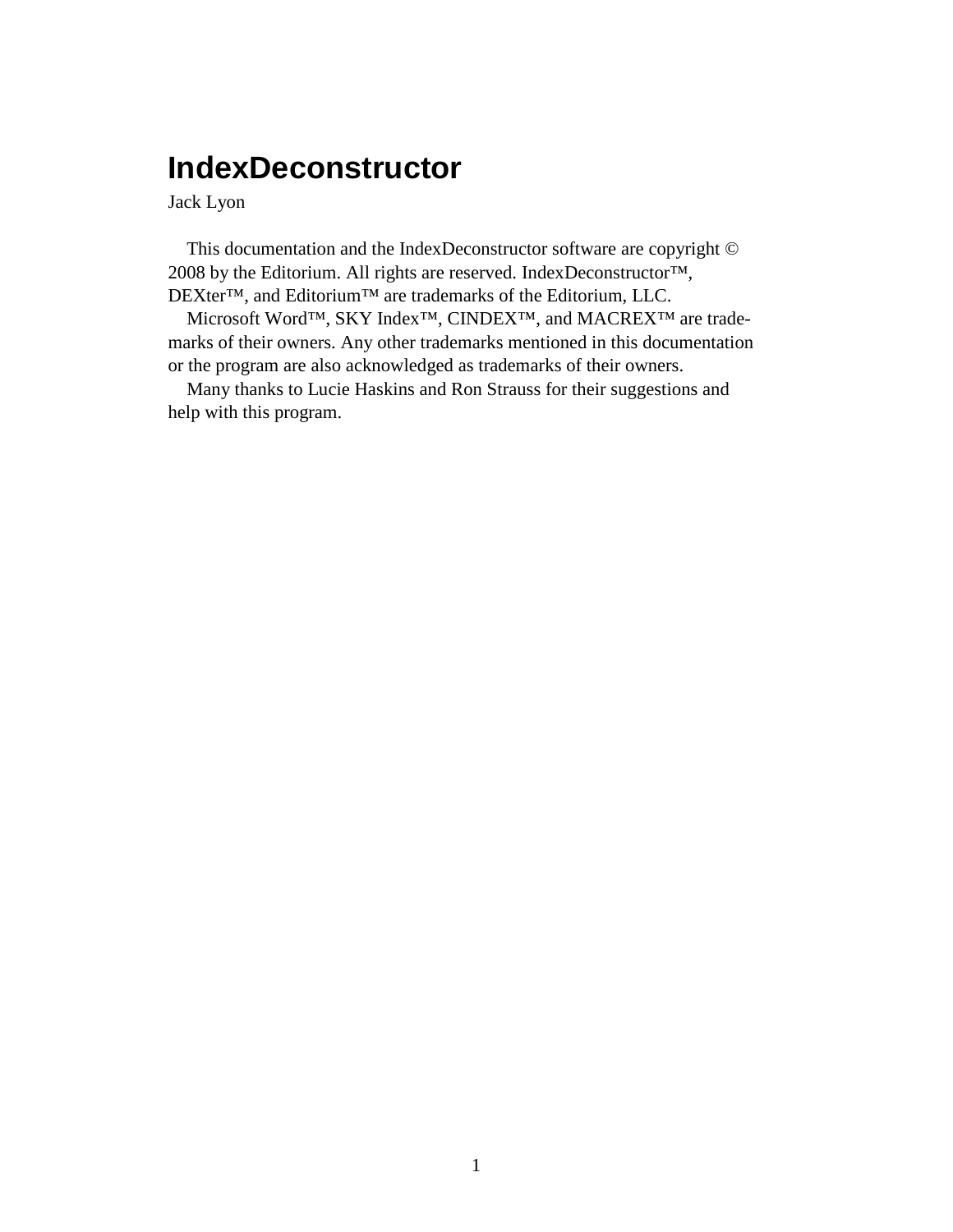# **Contents**

| 1                       |     |  |
|-------------------------|-----|--|
| 2                       |     |  |
|                         | 2.1 |  |
|                         | 2.2 |  |
| 3                       |     |  |
|                         | 3.1 |  |
|                         | 3.2 |  |
|                         | 3.3 |  |
|                         | 3.4 |  |
| $\overline{\mathbf{4}}$ |     |  |
|                         | 4.1 |  |
|                         | 4.2 |  |
| 5                       |     |  |
|                         | 5.1 |  |
|                         | 5.2 |  |
|                         | 5.3 |  |
|                         | 5.4 |  |
| 6                       |     |  |
|                         |     |  |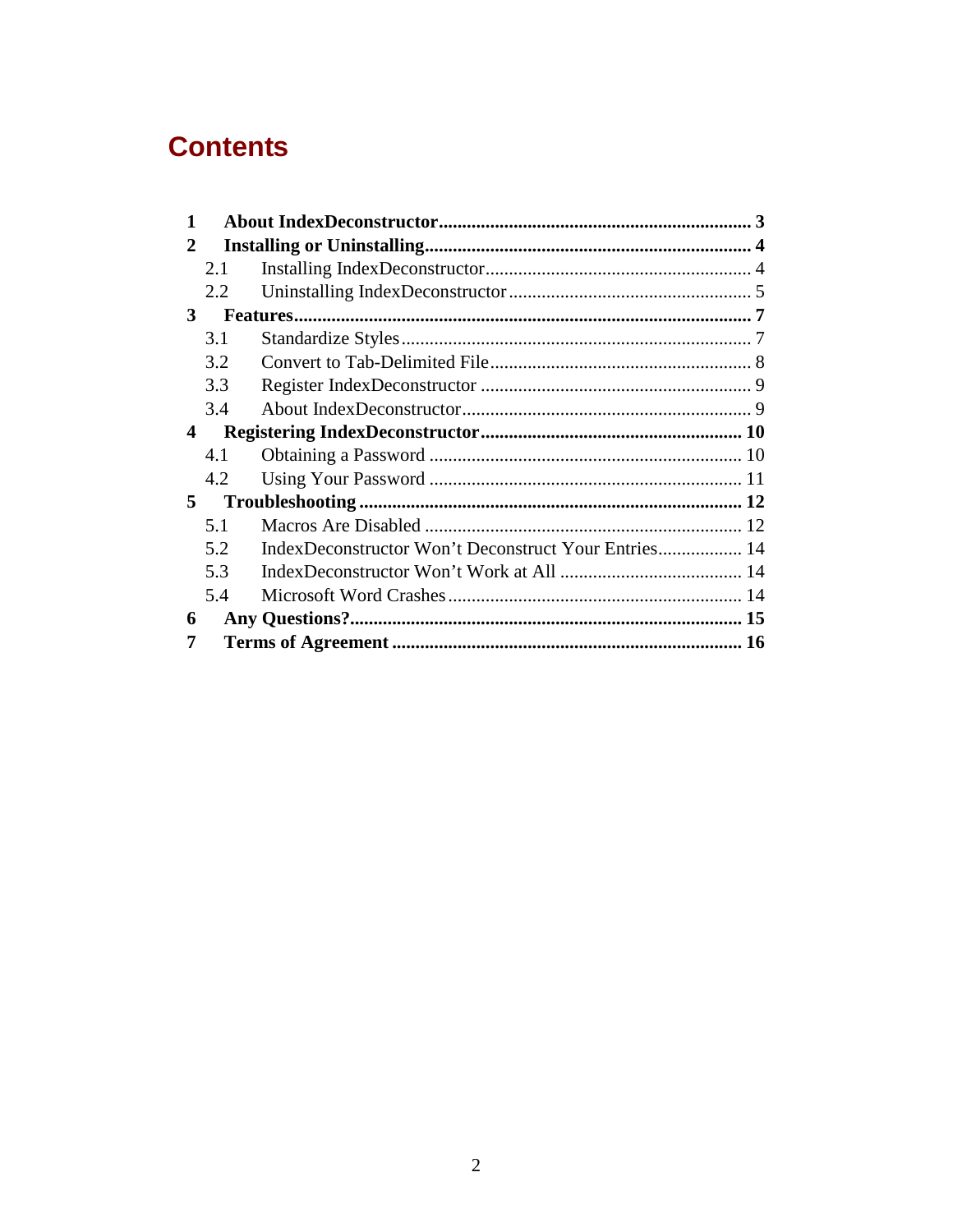# **1 About IndexDeconstructor**

IndexDeconstructor is a Microsoft Word add-in created specifically to meet the needs of indexers who use standalone indexing programs (such as SKY Index, CINDEX, and MACREX), and who need to "desconstruct" an existing index into a tab-delimited file that can be imported into one of thes programs.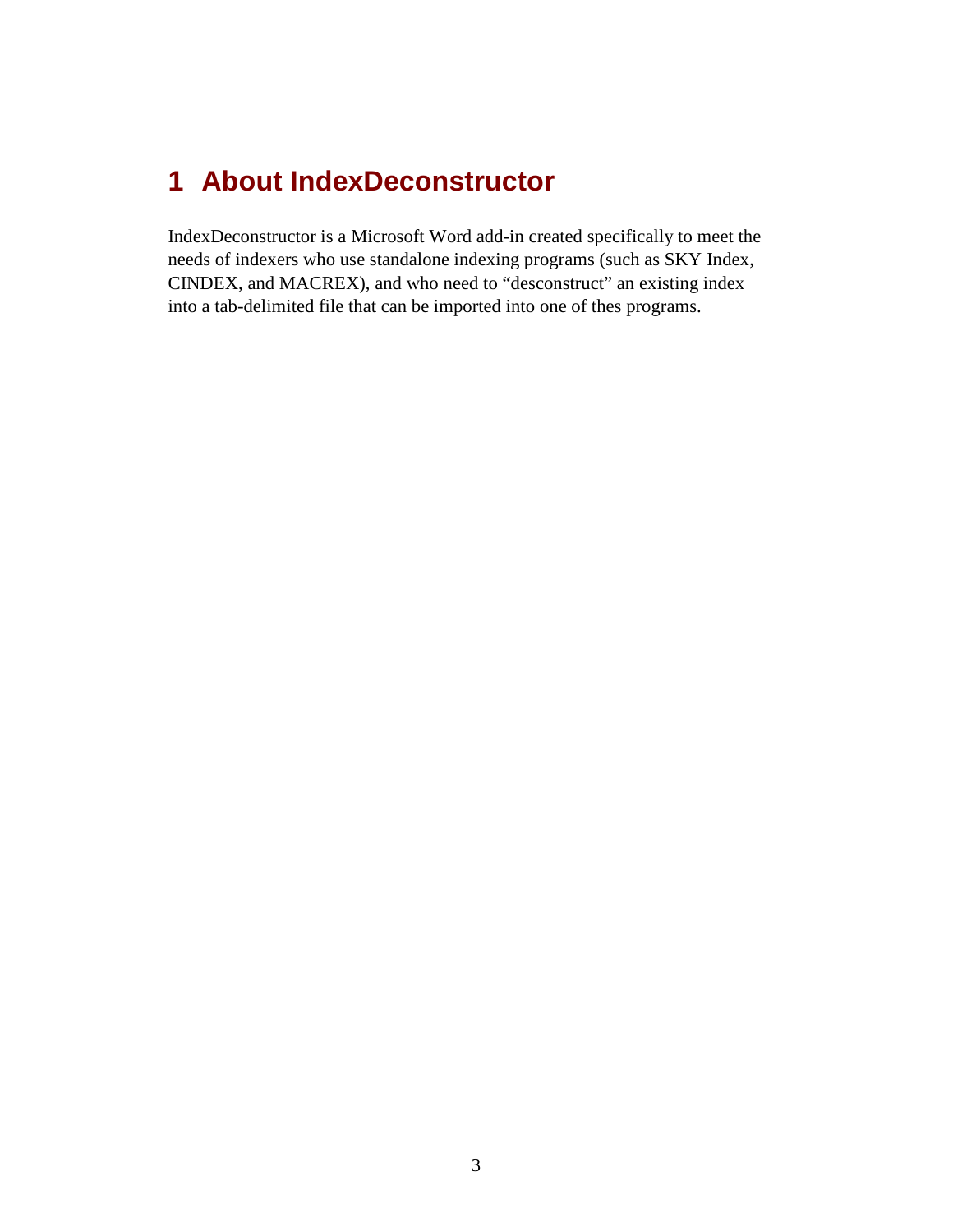## **2 Installing or Uninstalling**

IndexDeconstructor is a collection of macros in a template. You don't use the template as you would an ordinary one by attaching it to a document. If you try to do that, you'll run into problems. Instead, you "add" it to Microsoft Word as a global template or add-in (see the installation instructions below).

Because the template contains macros, some virus-checking programs or even Word itself may warn you that the template could contain Word viruses. Please rest assured that it does not. The macros have been carefully checked and tested to make sure they are safe and usable. To ensure your security, you should download the program directly from the Editorium website at www.editorium.com.

Please do not rename any of the IndexDeconstructor macros, copy them to another template, or remove them from the IndexDeconstructor template. IndexDeconstructor uses these macros in combination and won't work properly if they have been copied to another template or renamed, or if some of the macros are no longer present.

## **2.1 Installing IndexDeconstructor**

To install the program (**please read carefully**):

- 1. *Unzip (or unstuff) the program files* so that they're all together in a single folder or on your desktop. (If you need software to unzip or unstuff the program, you can download it from www.winzip.com or www.aladdinsys.com.) You *cannot* install the program by just *opening* the zip file and double-clicking one of the files. Most likely, however, you can open the zip file and drag the files out to your desktop.
- 2. After the files are unzipped, open the file named "Install IndexDeconstructor.dot" in Microsoft Word by clicking **File > Open,** selecting the file, and clicking the **Open** button. *Do not open the file by doubleclicking it outside of Microsoft Word.* If you do, you'll run into problems later.
- 3. If Word asks if you want to "enable macros" when opening the file, your answer should be yes. Otherwise, the program won't work. *If Word tells you that the macros have been disabled,* you'll need to change your macro security settings and then restart Word before installing. Please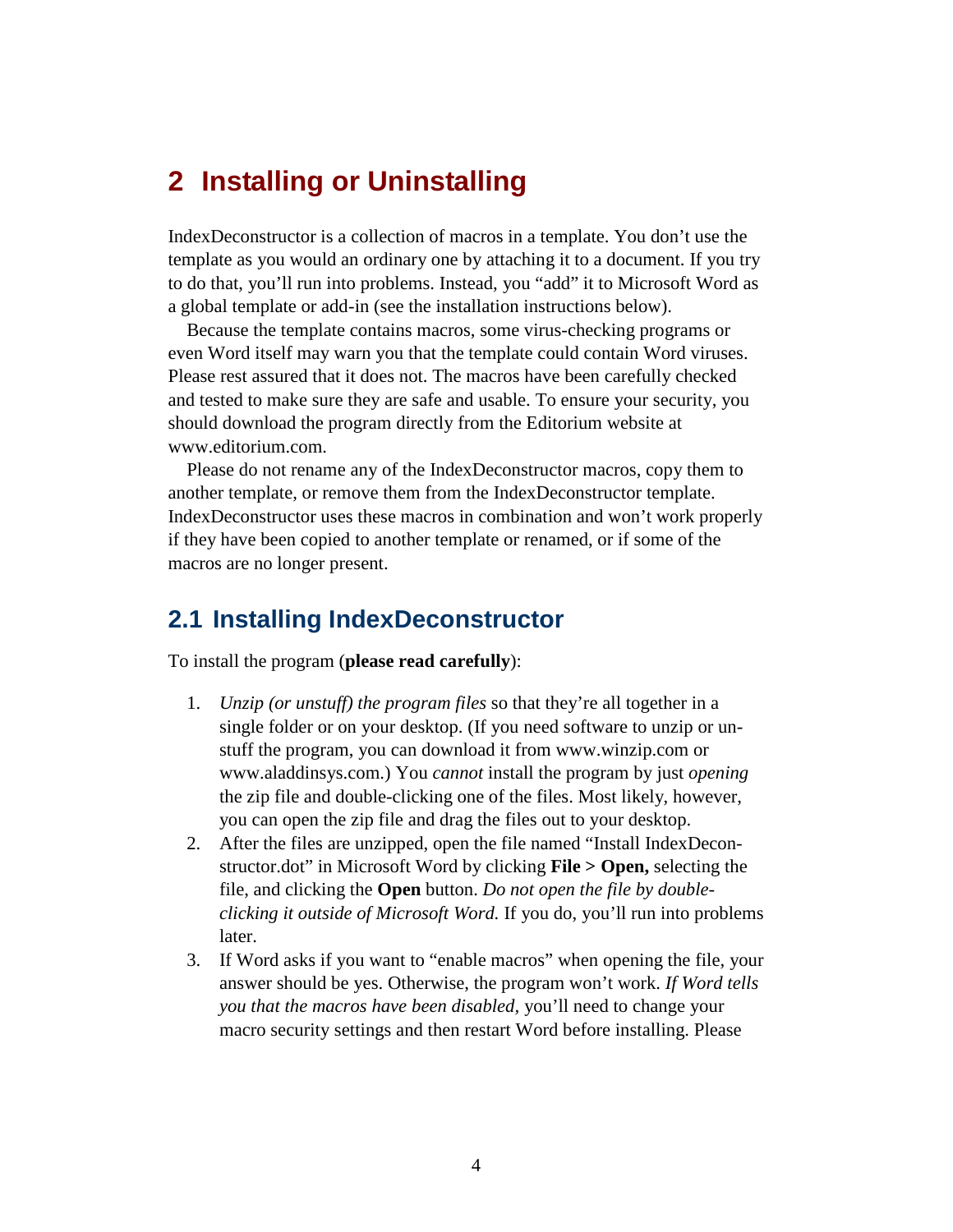see the "Troubleshooting" section at the end of this document for instructions.

- 4. Double-click the large button that says "Double-Click here to Install." This will install IndexDeconstructor as a global template or add-in, which simply means that the program will be saved to Word's Startup folder and will thus be available any time you start Word.
- 5. Restart Word to activate the program and display the IndexDeconstructor menu at the top of your Word window. In Word 2007, the menu will be displayed under Word's "Add-ins" menu.

If that doesn't work, you can install IndexDeconstructor manually. With Microsoft Word closed:

- 1. On your computer desktop, double-click My Computer. (On a Macintosh, open your hard drive. Then continue with step 5, below.)
- 2. At the top of the window that opens, you'll see a "Tools" menu. Please click that, and then click "Folder Options."
- 3. Click the "View" tab and make sure that "Show hidden files and folders" is selected. Then click the OK button.
- 4. Back in the window for "My Computer," double-click your local hard drive, probably "C."
- 5. Open the folders named, consecutively within each other, Documents and Settings  $>$  [your name]  $>$  Application Data  $>$  Microsoft  $>$  Word  $>$ Startup. (On a Macintosh, open Applications > Microsoft Office > Of $fice > Startup > Word.)$
- 6. Put the file named IndexDeconstructor.dot into the Startup folder (on a Macintosh, into the Startup > Word folder).
- 7. Restart Microsoft Word.

# **2.2 Uninstalling IndexDeconstructor**

To uninstall the program:

- 1. Open the file named "Install IndexDeconstructor.dot" in Microsoft Word by clicking **File > Open,** selecting the template, and clicking the **Open** button. *Do not open the file by double-clicking it outside of Microsoft Word.* If you do, you'll run into problems later.
- 2. If Word asks if you want to "enable macros" when opening the file, your answer should be yes. Otherwise, the program won't work. If Word tells you that the macros have been disabled, you'll need to change your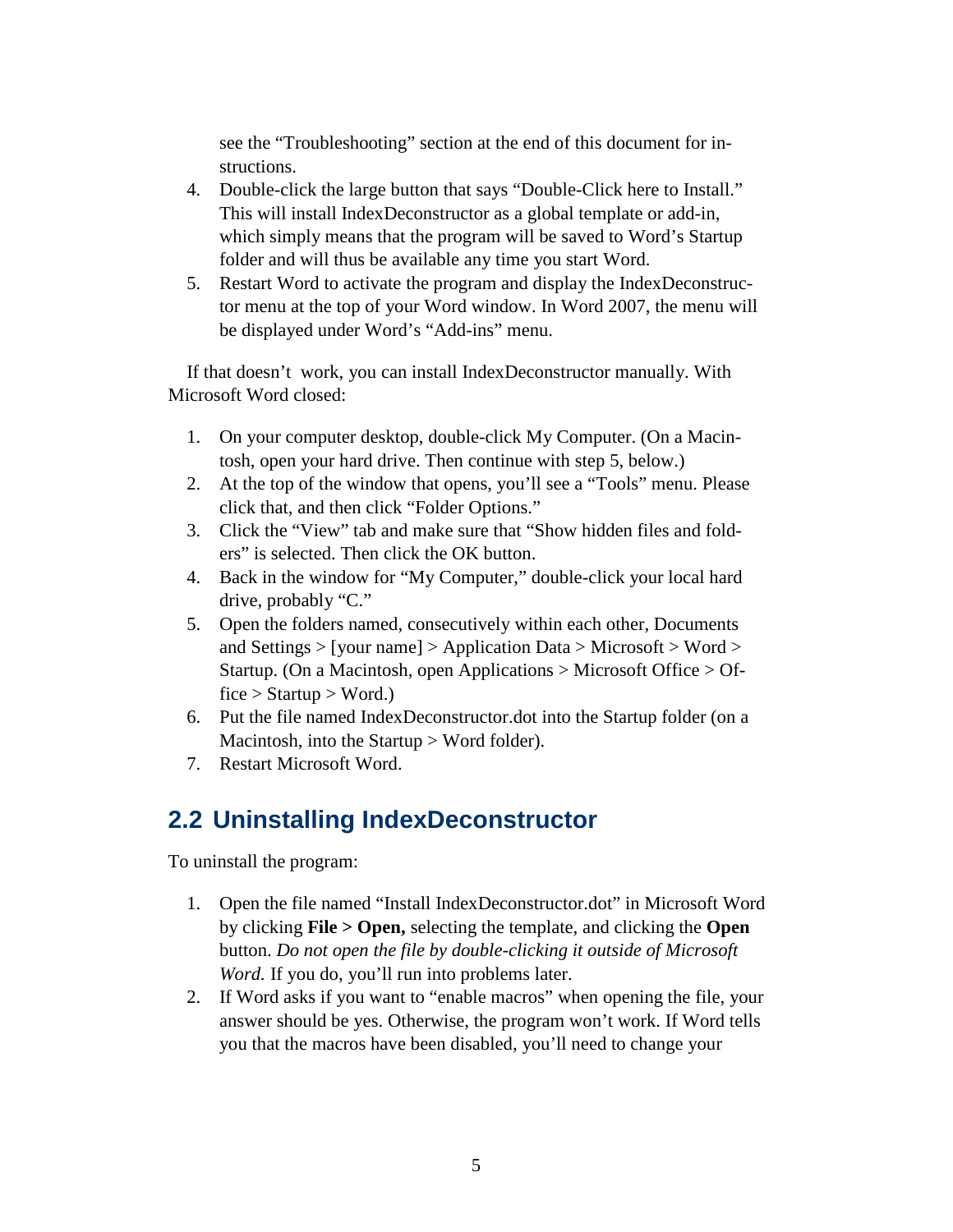macro security settings in order to use the program. Please see the "Troubleshooting" section of this documentation for instructions.

3. Double-click the large button that says "Double-Click here to Uninstall."

If necessary, you can remove the template manually from Word's Startup folder:

- 1. On your computer desktop, double-click My Computer. (On a Macintosh, open your hard drive. Then continue with step 5, below.)
- 2. At the top of the window that opens, you'll see a "Tools" menu. Please click that, and then click "Folder Options."
- 3. Click the "View" tab and make sure that "Show hidden files and folders" is selected. Then click the OK button.
- 4. Back in the window for "My Computer," double-click your local hard drive, probably "C."
- 5. Open the folders named, consecutively within each other, Documents and Settings > [your name] > Application Data > Microsoft > Word > Startup. (On a Macintosh, open Applications > Microsoft Office > Of $fice > Startup > Word.$ )
- 6. Remove the file named IndexDeconstructor.dot.
- 7. Restart Microsoft Word.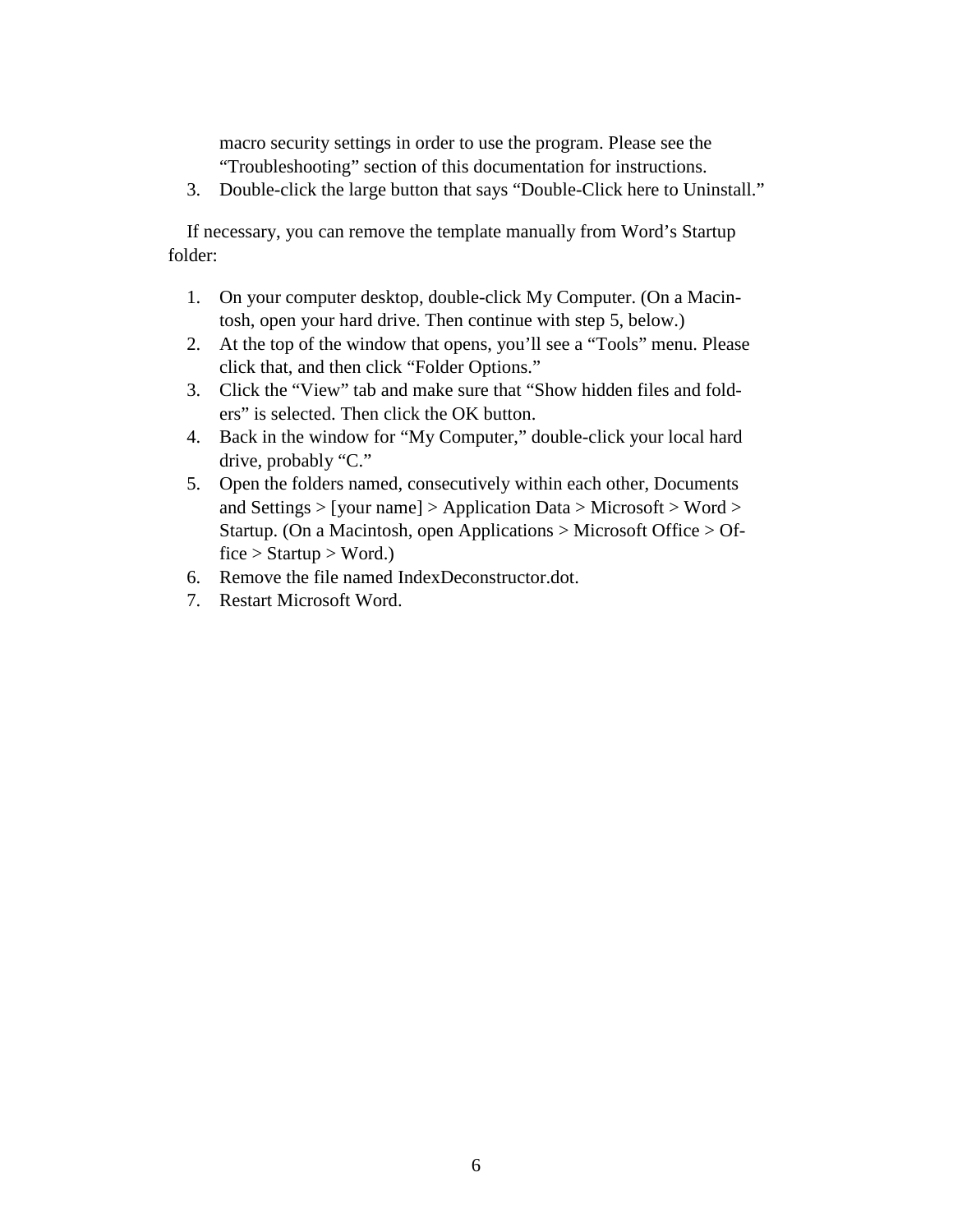# **3 Features**

## **3.1 Standardize Styles**

This feature standardizes the paragraph styles used in an existing index. The main reason you might want to do that is so you can then convert that index into a tab-delimited file that can be imported into your standalone indexing software (see below).

To use the feature, identify the paragraph styles that are used for the different levels of an existing index. (You can see them on the left of Word's Formatting toolbar for the text where your cursor is placed.) Then enter the names of those styles in the boxes on the left. (The names of the styles are case sensitive, and their spelling must be exact, including any spaces.) When you click the OK button, the existing styles will be changed to the default styles listed in the boxes on the right.

| <b>Standardize Paragraph Styles</b>                                                      | $\mathbf{x}$     |  |  |  |  |
|------------------------------------------------------------------------------------------|------------------|--|--|--|--|
| Standardize styles of Mains and Subs, based on:                                          |                  |  |  |  |  |
| C Tabs (no tab beccomes Index 1, one tab becomes Index 2, two tabs become Index 3, etc.) |                  |  |  |  |  |
| C Existing paragraph styles                                                              |                  |  |  |  |  |
| Replace:                                                                                 | With:            |  |  |  |  |
| IDX1                                                                                     | Index 1          |  |  |  |  |
|                                                                                          |                  |  |  |  |  |
| Replace:<br>IDX2                                                                         | With:<br>Index 2 |  |  |  |  |
|                                                                                          |                  |  |  |  |  |
| Replace:                                                                                 | With:            |  |  |  |  |
|                                                                                          | Index 3          |  |  |  |  |
|                                                                                          |                  |  |  |  |  |
| Replace:                                                                                 | With:<br>Index 4 |  |  |  |  |
|                                                                                          |                  |  |  |  |  |
|                                                                                          |                  |  |  |  |  |
| Cancel<br>OK                                                                             |                  |  |  |  |  |
|                                                                                          |                  |  |  |  |  |

You can also convert tabbed indexes to styles: No tab represents a main entry, one tab represents a subentry, and so on.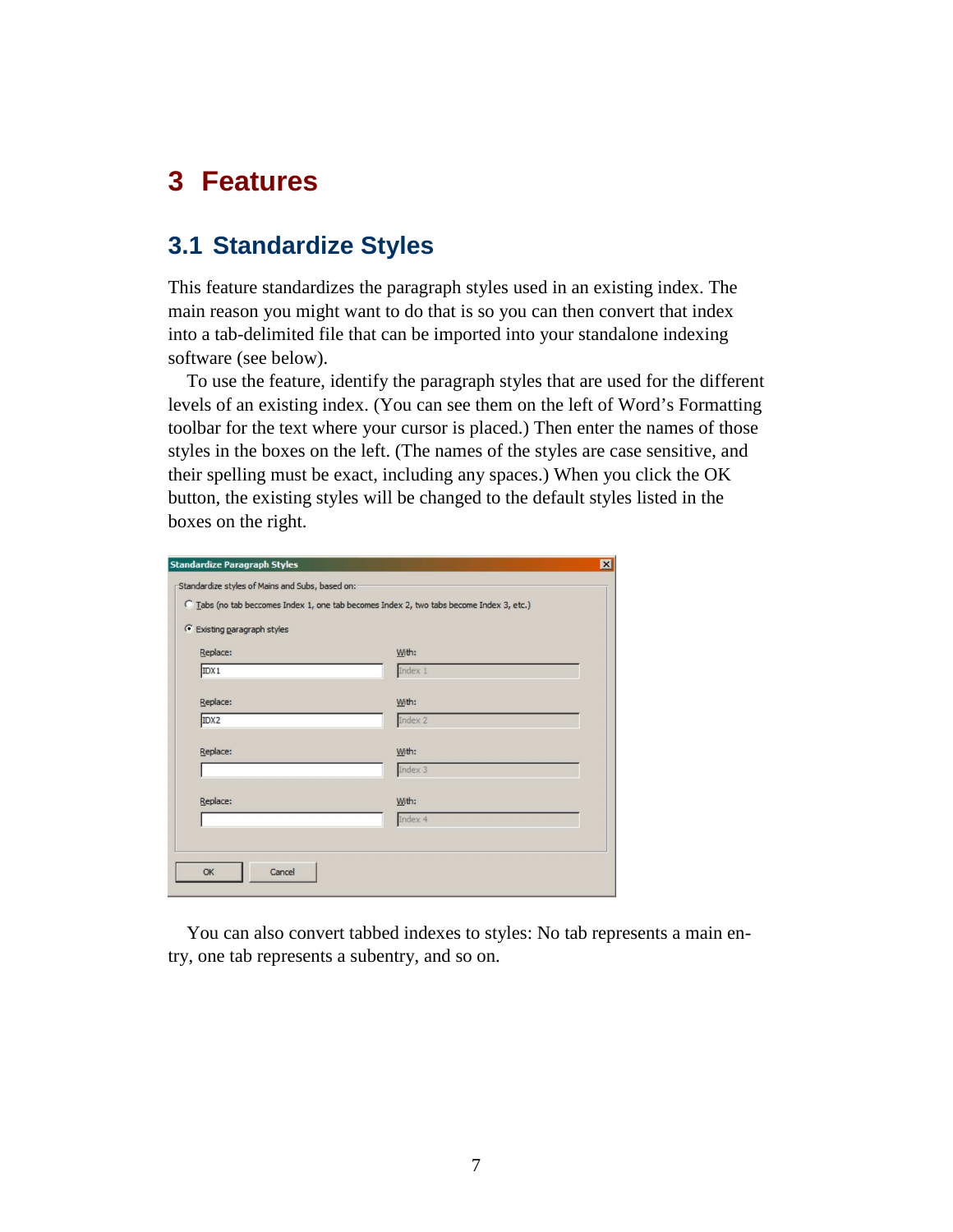### **3.2 Convert to Tab-Delimited File**

This feature converts a previously generated and formatted index back into a tab-delimited file that you can import into your standalone indexing software. For this to work, the index must be the *only* text in a Microsoft Word document, and it must be formatted with Microsoft Word's default index paragraph styles (Index 1, Index 2, and so on). If the index you need to convert isn't formatted with those styles, you can reformat it by clicking **IndexDeconstructor > Modify Existing Index > Standardize Styles** (see above).

As an example, let's say you have an existing, formatted index, one that looks something like this (run-in or indented, it doesn't matter):

> Adobe Acrobat, indexing files from, 51 Angle brackets, in generated index, 47 AutoCorrect, 58 Bookmarks: counting, 16; upper limit on, 16; StartOfTopic, 19; displaying, 28, 37–38; tagging, 56 Brackets, in generated index, 47 Capitalizing, headings, 24–25

But to import into a standalone indexing program, it needs to look like this, with tabs separating the parts of an entry:

| Adobe Acrobat                  | indexing files from | 51 |
|--------------------------------|---------------------|----|
| Angle brackets                 | in generated index  | 47 |
| AutoCorrect<br>58              |                     |    |
| Bookmarks counting             | 16                  |    |
| Bookmarks upper limit on 16    |                     |    |
| <b>Bookmarks StartOfTopic</b>  | - 19                |    |
| Bookmarks displaying 28, 37–38 |                     |    |
| Bookmarks tagging              | 56                  |    |
| Brackets in generated index    | 47                  |    |
| Capitalizing headings 24–25    |                     |    |

To make that happen (after backing up your original file), first convert the styles as described above. Then click **IndexDeconstructor > Convert to Tab-Delimited File.** (Note that this feature isn't magic; it can't anticipate every possible variation in structure, which means it may not work correctly if your index has unusual formatting or other problems.)

IndexDeconstructor will put the tab-delimited entries into a new document, which it will save in text format with a ".dat" extension. Word will probably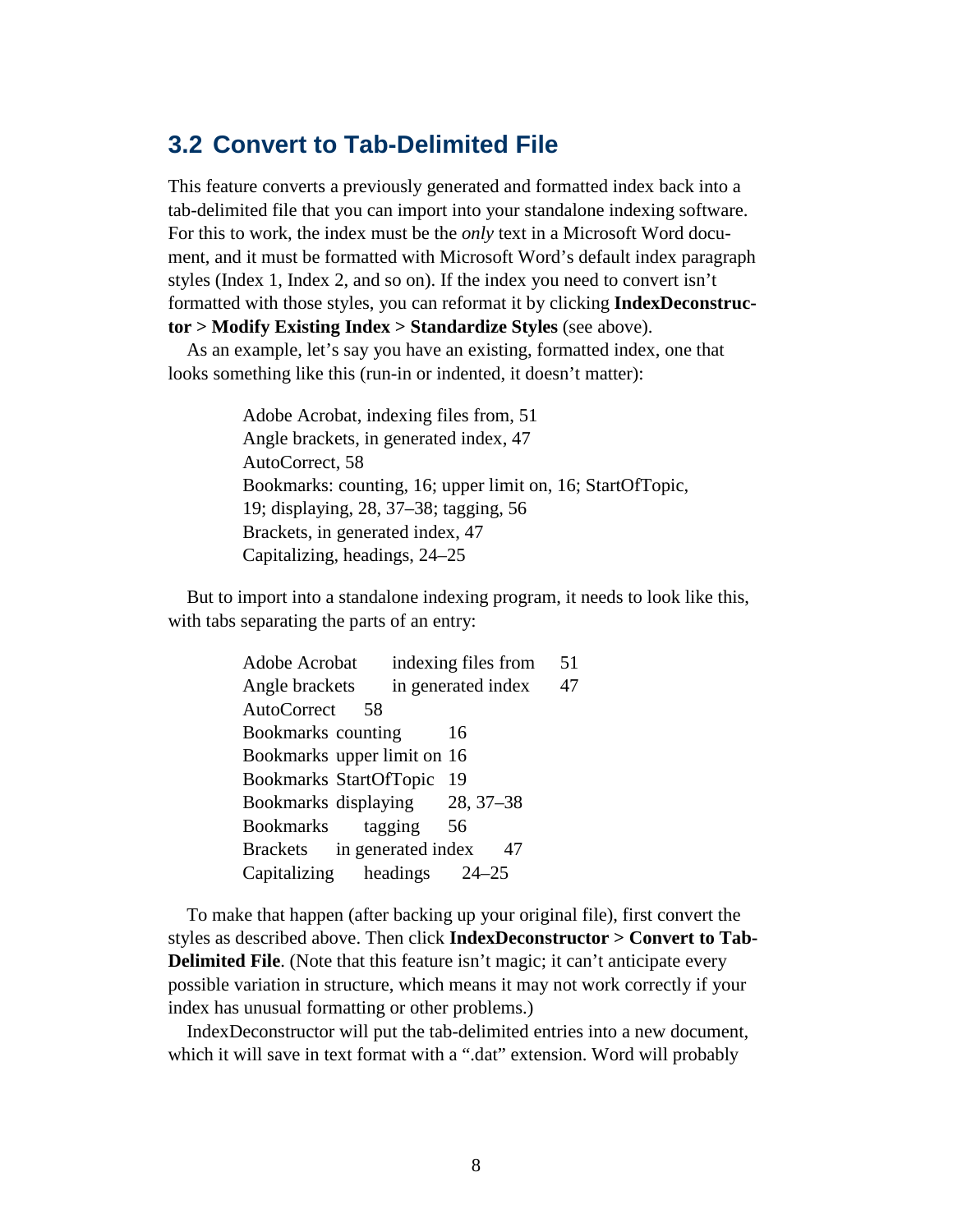warn you that "Saving as a text file will cause all formatting, pictures, and objects in your file to be lost." That's just as it should be, so click OK to save the file.

After the index has been deconstructed and the file saved, carefully check the tab-delimited entries against the original index to make sure the deconstruction was successful and accurate. Then save and close the file.

When you're finished, you can take a final step: In SKY Index, CINDEX, or MACREX, select **File > Import** (or the equivalent). In the "file types" dropdown menu, select CINDEX (\*.dat). Then navigate to where your .dat file is located, select it, and click Open. The index will flow into your standalone indexing program, ready for you to use.

### **3.3 Register IndexDeconstructor**

IndexDeconstructor will stop working after its 45-day trial period. Clicking this feature explains how to purchase a license to use IndexDeconstructor so it will continue to work without limitation.

## **3.4 About IndexDeconstructor**

Displays the current version of IndexDeconstructor and its registration status.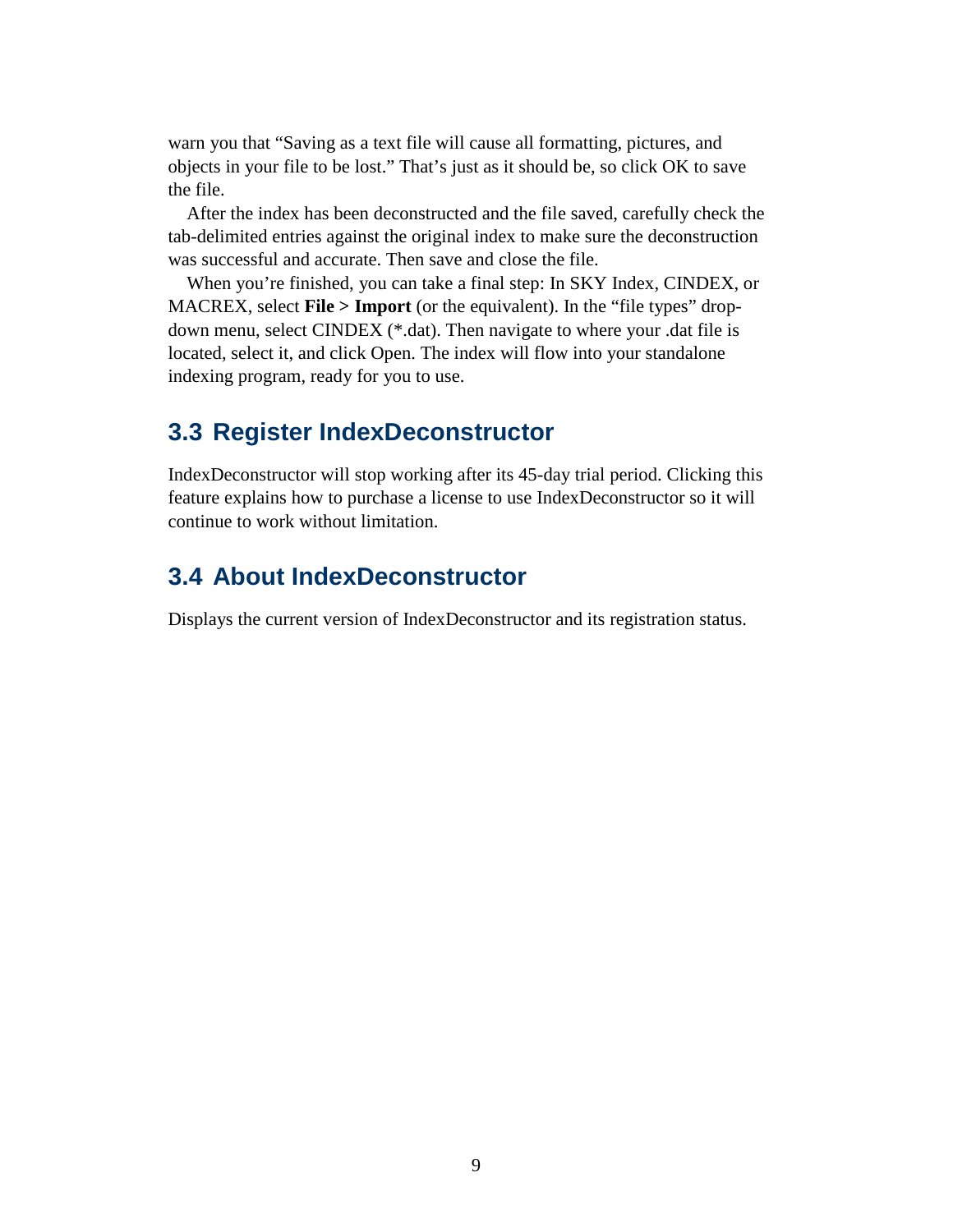## **4 Registering IndexDeconstructor**

If you like IndexDeconstructor and plan to continue using it, you should purchase a license to do so. If you don't, your copy of the program is for evaluation purposes only, and it will stop working after 45 days. After you purchase a license to use the program, we'll send you a password that will unlock the program to run without limitation on time or use.

The terms of your license prohibit you from giving your program password to someone else or using it on someone else's computer. However, you may use the password on up to three of your own computers. For example, you could install IndexDeconstructor and use your password on your computer at work, your computer at home, and your laptop. However, you may run the program on only one of your computers at a time. If you need to run the program on more than one computer at a time (for example, for use by a family member or employee), you must purchase another license and get another password for the program. This is the honest and legal thing to do. Besides that, we're a small company and need your support. Thanks for your cooperation.

Here are the prices for a program license, but these are subject to change without notice:

1 user: \$49.95 2–10 users: \$39.95 per user 11–49 users: \$29.95 per user 50+ users: \$19.95 per user

## **4.1 Obtaining a Password**

Here's how to purchase a program license so you can obtain your password:

- 1. Click the IndexDeconstructor menu at the top of your Word window.
- 2. Click "Register IndexDeconstructor."

You'll be presented with two options:

- 1. Get a password for this computer.
- 2. Enter the password for this computer.

Click option 1, "Get a password for this computer." Then click "OK." You'll be presented with two more options: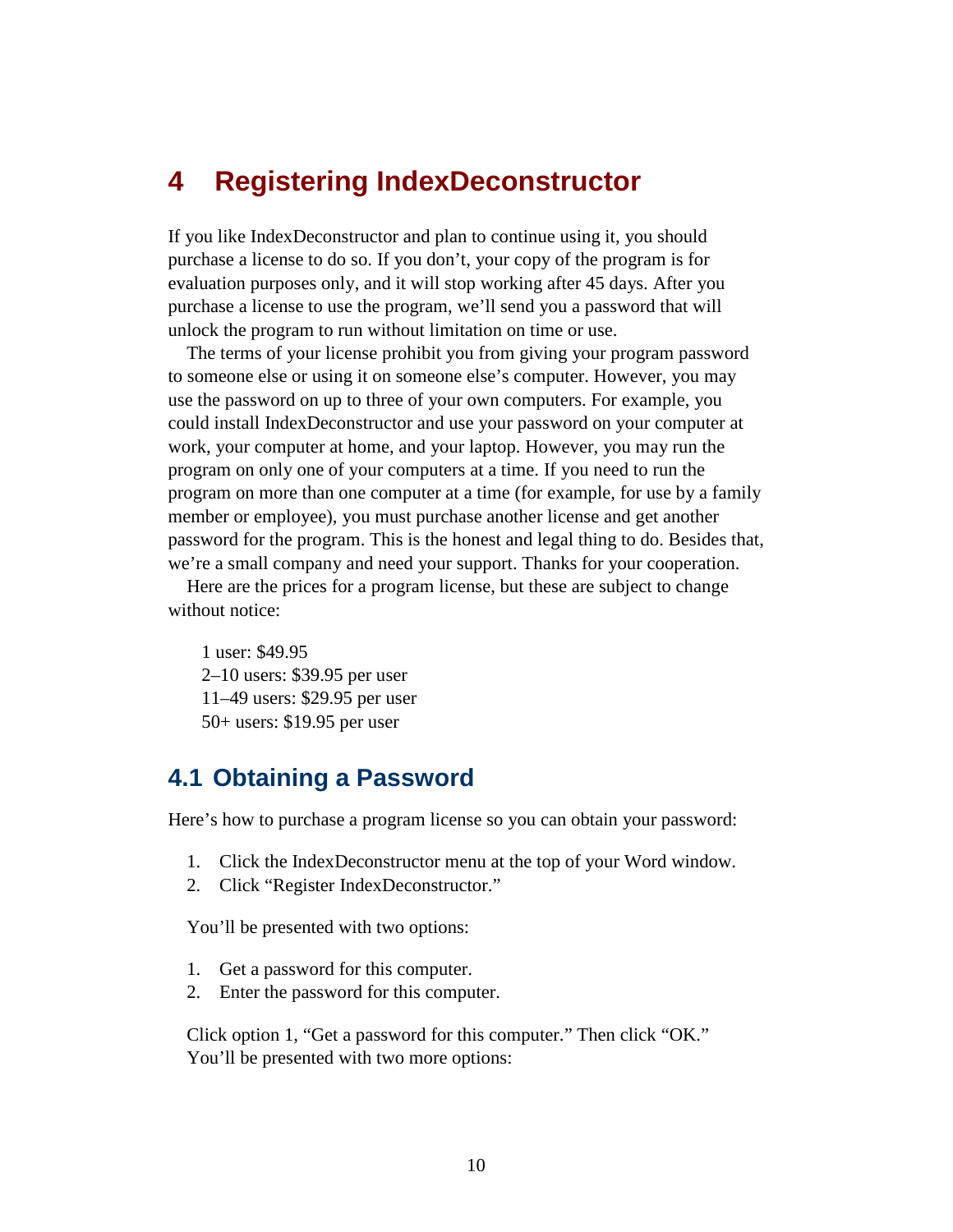- 1. Register on the Internet (at www.editorium.com).
- 2. Register by mail.

Click the option that meets your needs and follow the instructions on your screen. Registering on the Internet offers some distinct advantages:

- 1. You'll receive your password automatically by return email as soon as your payment is processed. If you're paying by credit card, you'll receive your password almost immediately. Just check your email as soon as your online registration is complete.
- 2. You can make your payment in several different forms: credit card, check, or money order. If you don't pay with a credit card, however, you won't receive your password until after we receive your payment.
- 3. You can make your payment in several different ways: on our secure online order form, by fax, or over the phone.

If you're interested in using a purchase order, please let us know by emailing editor@editorium.com.

If you don't have access to the Internet, you can still register by postal mail. In that case, we'll send your password by email (if you have it) or postal mail after we receive your check or money order and registration form. If you're registering by mail, the program will create a registration form in Microsoft Word. Please fill out the form, using your cursor keys to move from item to item. Then print the form and mail it to the address at the top of the form.

## **4.2 Using Your Password**

Once you've received your password from the Editorium, you'll need to enter it into the IndexDeconstructor program. To do so:

- 1. Click the "IndexDeconstructor" menu item at the top of the Word screen.
- 2. Click "Register IndexDeconstructor."
- 3. Click "Enter the password for this computer." Then click "OK."

The password entry box will appear on your screen. Carefully type the password into the box labeled "Enter your password."

If you have a valid password and type it correctly, the program will tell you that your registration was successful. After that, the program will run without limitation on time or use.

Thanks for your support!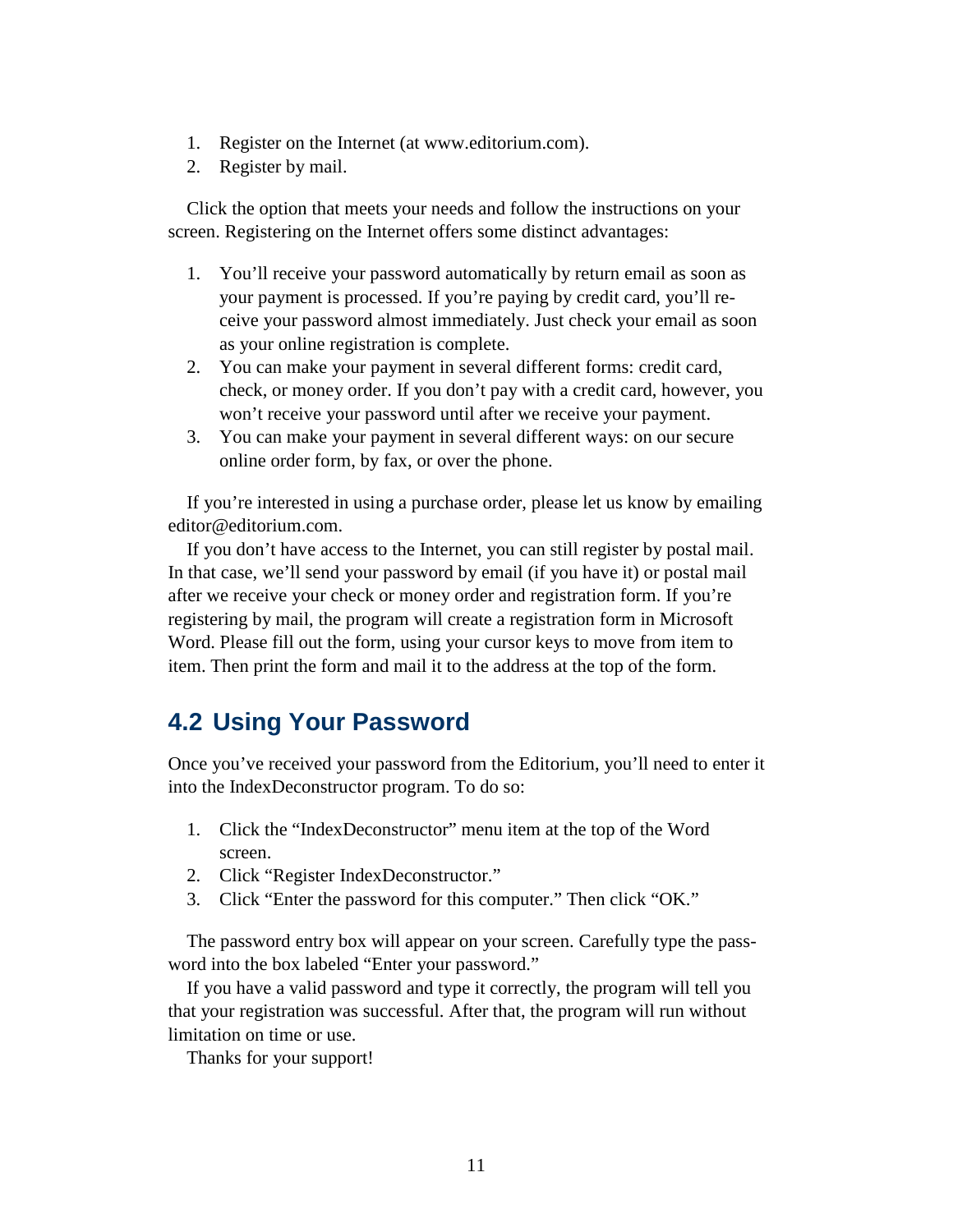# **5 Troubleshooting**

## **5.1 Macros Are Disabled**

*Problem:* When you try to open the file to install the program, Microsoft Word tells you that "The macros in this project are disabled . . ."

*Solution:* Microsoft Word's macro virus protection is enabled or set to a high level of security. To change this:

In Word 2007 (PC):

- 1. Click the round Office button at the upper left of your Word window.
- 2. Click "Word Options."
- 3. Click the "Trust Center" button on the left.
- 4. Click the "Trust Center Settings" button on the right.
- 5. Select "Enable all macros," which you should change back to your previous setting after the installation is finished.
- 6. Click the OK button.
- 7. Click the next OK button to close the Word Options dialog.

#### In Word 2004 (Macintosh):

- 1. Click the "Word" menu.
- 2. Click "Preferences."
- 3. Click "Security."
- 4. Uncheck "Warn before opening a file that contains macros."
- 5. Click the OK button.

#### In Word 2002/XP or 2003 (PC):

- 1. Click the "Tools" menu.
- 2. Click "Options."
- 3. Click the "Security" tab.
- 4. Click the "Macro Security" button (on the lower right).
- 5. Click the "Security Level" tab if it's not already active.
- 6. Set your security level to medium and click the OK button.
- 7. Click the next OK button to close the Options dialog.

#### In Word 2001 (Macintosh):

- 1. Click the "Edit" menu.
- 2. Click "Preferences."
- 3. Click the "General" tab if it's not already active.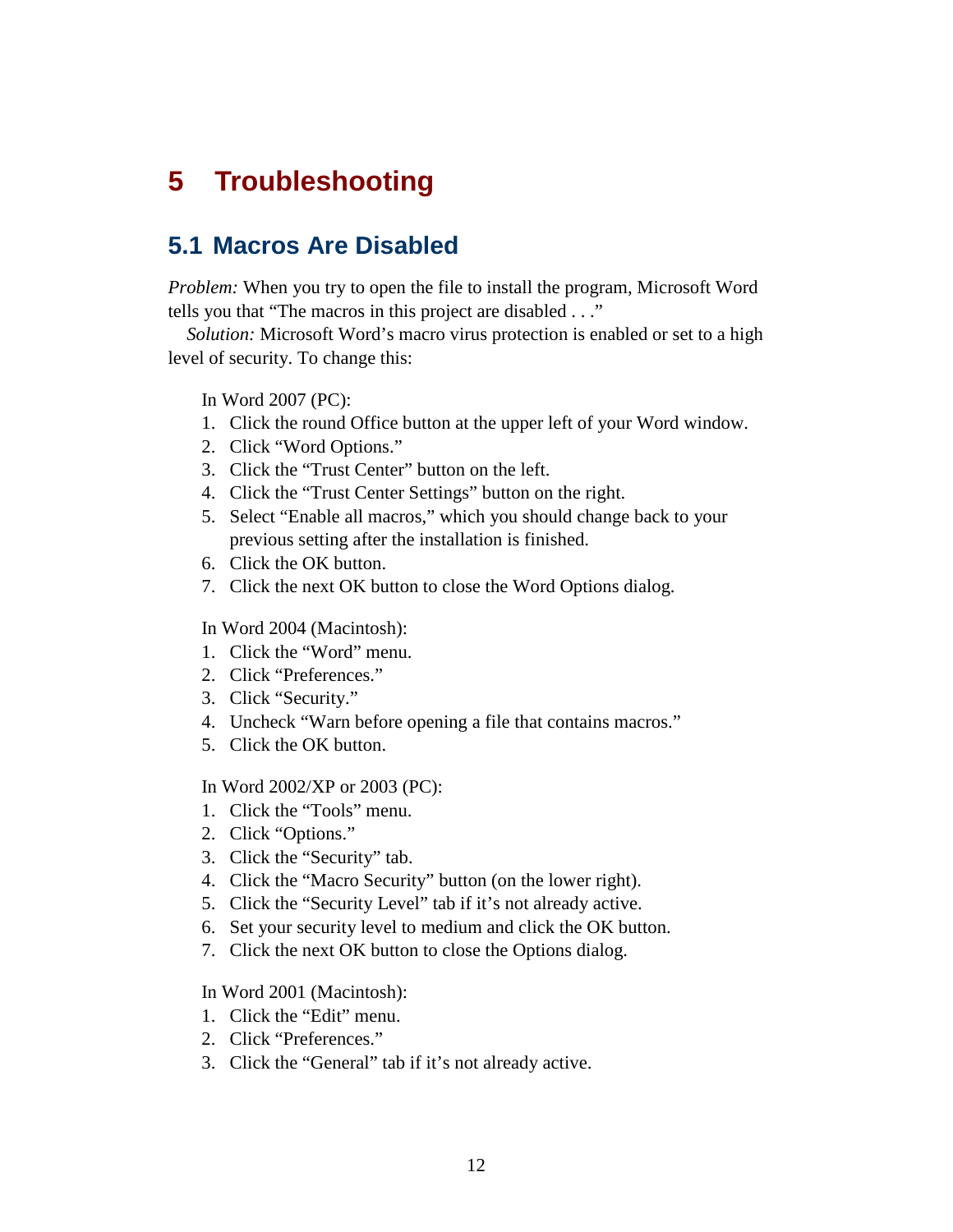- 4. Uncheck "Macro virus protection."
- 5. Click the OK button.

In Word 2000 (PC):

- 1. Click the "Tools" menu.
- 2. Click "Macro."
- 3. Click "Security."
- 4. Click the "Security Level" tab if it's not already active.
- 5. Set your security level to medium and click the OK button.

#### In Word 98 (Macintosh):

- 1. Click the "Tools" menu.
- 2. Click "Preferences."
- 3. Click the "General" tab.
- 4. Uncheck the box labeled "Macro virus protection."
- 5. Click the "OK" button.

In Word 97 (PC):

- 1. Click the "Tools" menu.
- 2. Click "Options."
- 3. Click the "General" tab.
- 4. Uncheck the box labeled "Macro virus protection."
- 5. Click the "OK" button.

After installing the program, you may want to reset your security settings to their previous state. If you don't (in Word 2000 through 2003 on PC), any time you open a document or template that includes macros, Word will give you the choice of whether to disable or enable macros. If the document or template isn't *supposed* to have macros in it, you should click the "Disable Macros" button, because the macros could be a virus. If the document or template *is* supposed to have macros and comes from a source you know is reliable, click the "Enable Macros" button so you can run the macros.

In other versions of Word, you don't have these options. Macro virus protection is either on or off. Before turning it off permanently you may want to read more about it in Word's Help file or check with your system administrator.

If you need more help, please send an email message to: *support@editorium.com*.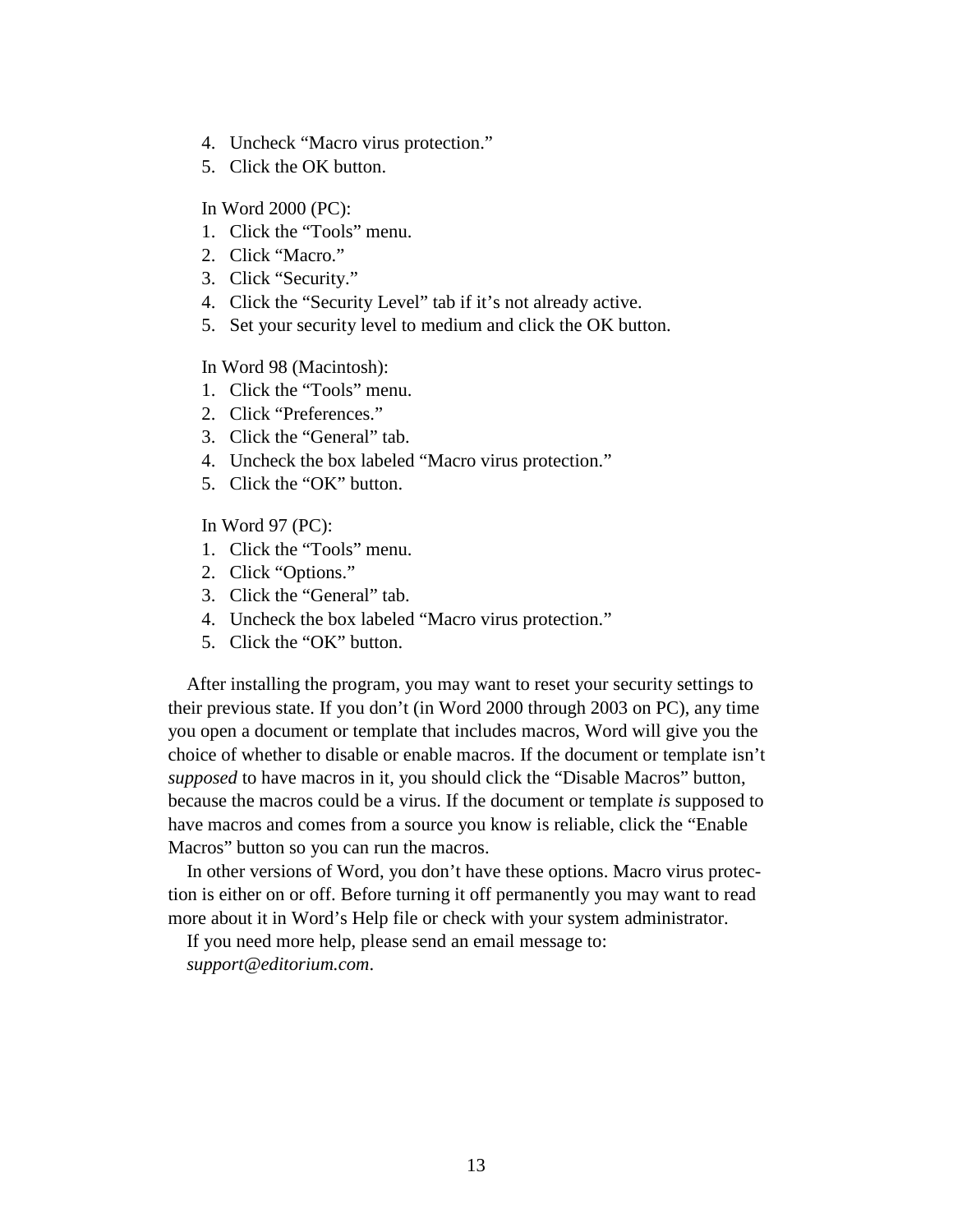## **5.2 IndexDeconstructor Won't Deconstruct Your Entries**

Before IndexDeconstructor will work, your entries *must* be styled with Word's default paragraph styles for index entries: Index 1, Index 2, and so on. If your entries are styled in some other way, click **IndexDeconstructor > Standardize Styles** to change them into something IndexDeconstructor can use.

## **5.3 IndexDeconstructor Won't Work at All**

*Problem:* IndexDeconstructor won't work at all, even though you've properly installed it as a global template and the IndexDeconstructor menu is visible at the top of your Word window.

*Solution:* You may see this problem if you're working on documents that have been created in other word-processing programs, such as WordPerfect, and then opened into Microsoft Word. If that's the case, you should save the documents from the other program into Microsoft Word format *before* opening them into Word. You may also need to use a dedicated document-conversion program.

## **5.4 Microsoft Word Crashes**

*Problem:* Microsoft Word crashes at some point when you're using IndexDeconstructor.

*Solution:* Your document may be corrupt. If possible, open the document, copy all of its text but the final paragraph mark, and paste the text into a new document.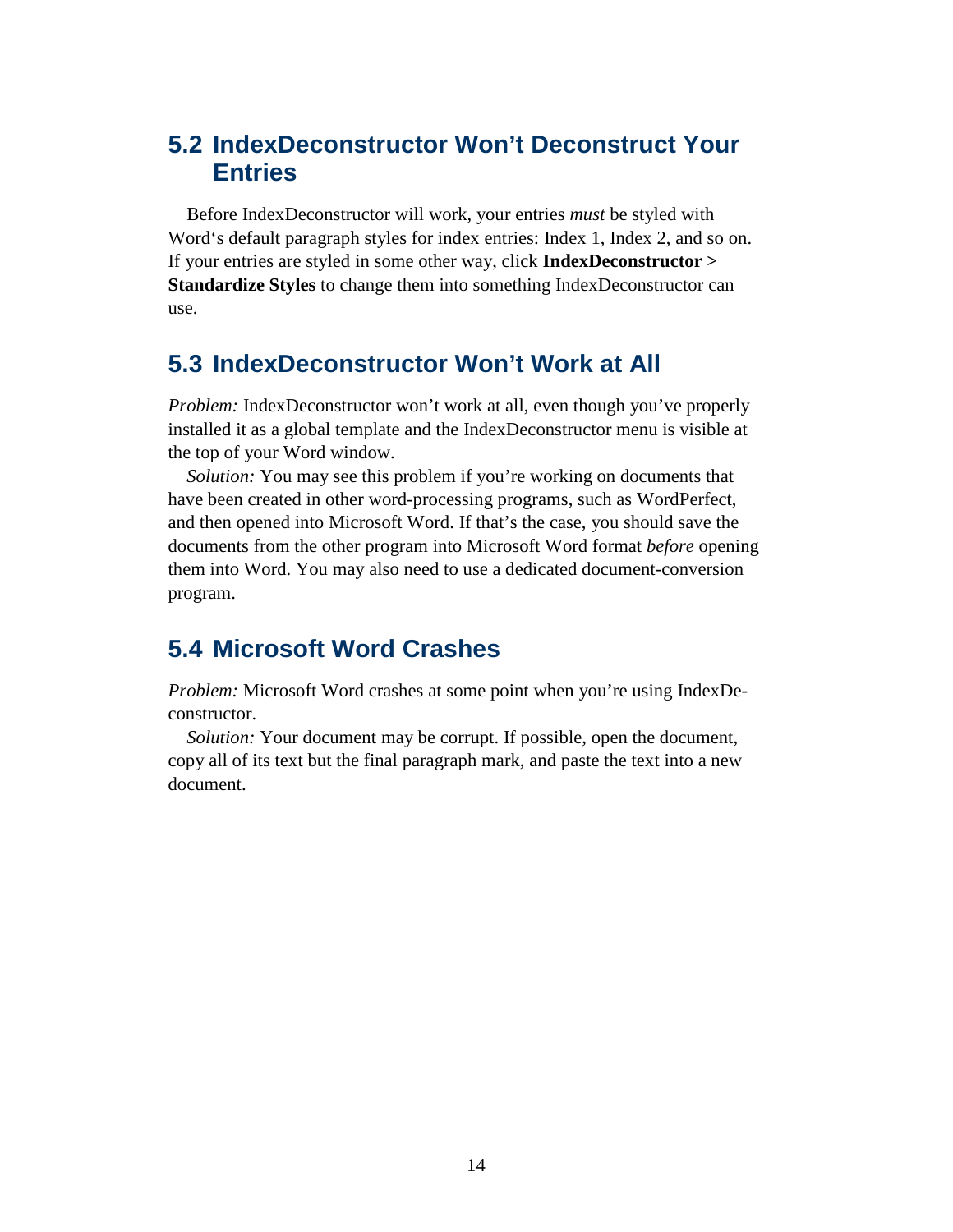# **6 Any Questions?**

We hope you find IndexDeconstructor to be immensely useful. If you have any questions or comments, please let us know.

> support@editorium.com www.editorium.com

The Editorium provides word-processing tools for editors, writers, and other publishing professionals. If you like IndexDeconstructor, you may be interested in other products from the Editorium. You can download fully functioning evaluation copies of these programs free of charge from the Editorium's site on the World Wide Web at www.editorium.com.